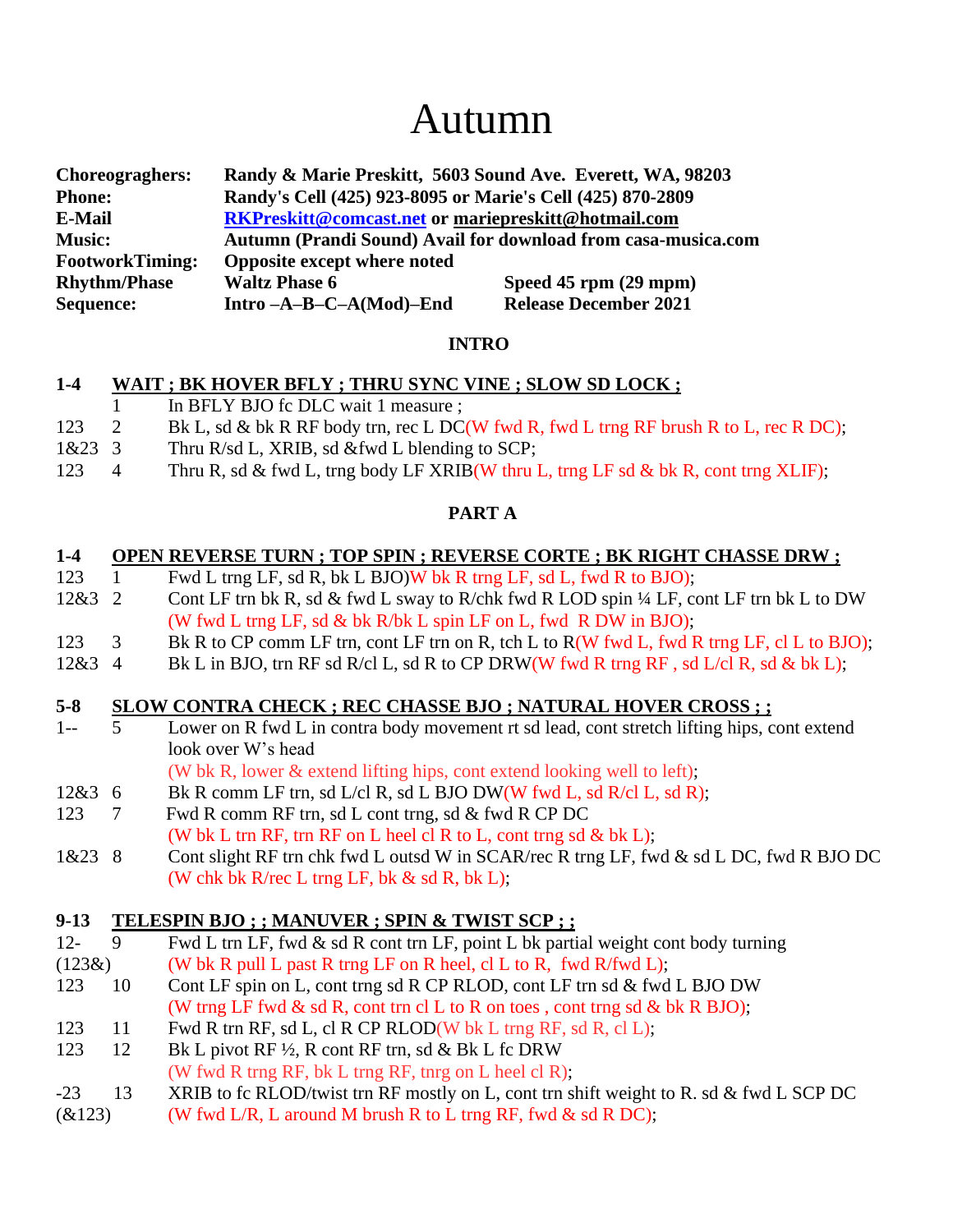## **CONT PART A**

#### **14-16 BIG TOP DRW ; FWD HOVER SCP ; SLOW SIDE LOCK/LADY TRANS ; (A MOD – SLOW SIDE LOCK;)**

- 123 14 Thru R comm LF spin, XLIB cont trn, slip bk R CP DRW (W thru L trng LF to pickup, cont LF trn fwd R around M, brush L to R fwd L to CP);
- 123 15 Fwd L to CP, fwd & sd R trng LF, sd & fwd L SCP DC(W bk R, bk & sd L, fwd R);
- 123 16 Thru R, sd & fwd L, trng body LF XRIB/lower on R lead W onto her R foot
- 123 $\&$  (W thru L, trng LF sd  $\&$  bk R, cont trng XLIF/lower small bk R); (Second time through part A omit the lady's trans to repeat measure 4 of the intro)

## **PART B**

#### **1-4 SPLIT RONDE ; WHISK ; OPEN NATURAL ; OUTSIDE SPIN ;**

- -23 1 Ronde L fwd & CCW around beh R, XLIB trng LF, cont LF trn slip bk R fc wall
- $(-2\&3)$  (W ronde L fwd  $\&$  CCW around beh R, XLIB trng LF/sd R, fwd L to CP);
- 123 2 Fwd L, sd & fwd R, XLIB to SCP (W bk R, sd & bk L, XRIB trng head to R in SCP);
- 123 3 Thru R trng R, fwd & sd L across W trng RF, bk R BJO(W fwd L, fwd R, fwd L);
- 123 4 Cl L to R trng RF, fwd R outsd W, sd & bk L CP RLOD (W fwd R outsd M, cl L to R trng RF, fwd R to CP);

#### **5-8 RIGHT TRNG LOCK SCP ; RIPPLE CHASSE ; QUICK OPEN REVERSE ; BK CHASSE BJO ;**

- 1&23 5 Bk R trng RF/XLIF of R, trn RF to step fwd R btwn W's ft trn RF, fwd L SCP DC (W fwd  $L/$  XRIB of L, sd  $&$  fwd L trn RF, fwd R SCP DC);
- 12&3 6 Thru R, sd L with left sd stretch/cl R to right sd sway, sd & fwd L losing sway to SCP;
- 12&3 7 Thru R, fwd L commencing LF turn/sd R, XLIB of R CBJO (W thru L turning LF, sd  $\&$  bk R to CP turning L fc/sd L, XRIF of L);
- 12&3 8 Bk R trng LF, sd L/cl R, sd & fwd L to BJO DW;

## **9-12 CONTINUOUS HOVER CROSS ; ; ; OPEN REVERSE TURN ;**

- 123 9 Fwd R outsd W trng Rf, sd L fc RLOD, cont trng sd & fwd R (W bk L pull R past L trng RF, trng on L heel cl R to L cont RF trn on R, bk L);
- 123 10 Fwd L, cl R stretch L sd lead W across body, bk L BJO (W bk R beh L, sd L, fwd R BJO);
- 123 11 Bk R slight LF trn, sd & fwd L DC, fwd R CBJO DC(W fwd L tng LF, sd & bk R, bk L);
- 123 12 Repeat part A measure 1;

## **13-16 TUMBLE TURN ; OUTSIDE CHECK ; HESITATION CHANGE ; DOUBLE REVERSE ;**

- 1&23 13 Bk R comm LF trn/sd & fwd L cont trng, fwd R outsd ptnr in BJO to LOD with L sd stretch trng LF, change to R sd stretch fwd L lowering with LF pivot (W fwd L comm LF trn/sd  $\&$  bk R cont trng, bk L with R sd stretch, chng to L sd stretch bk R pivot LF);
- 123 14 Bk R trn LF, sd & fwd L, chk fwd R BJO DRW(W fwd L trng LF, sd & bk R, bk L);
- 12- 15 Bk L trng RF, sd & fwd R DC, draw L to R no weight chng (W fwd R trn RF, sd & bk L, draw R);
- 12- 16 Fwd L trng LF, sd R to CP RLOD, bring L to R cont trng LF on R to CP LOD
- (12&3) (W bk R pull L past R trng LF on R heel, cl L to R/fwd R past M trng LF, XLIF);